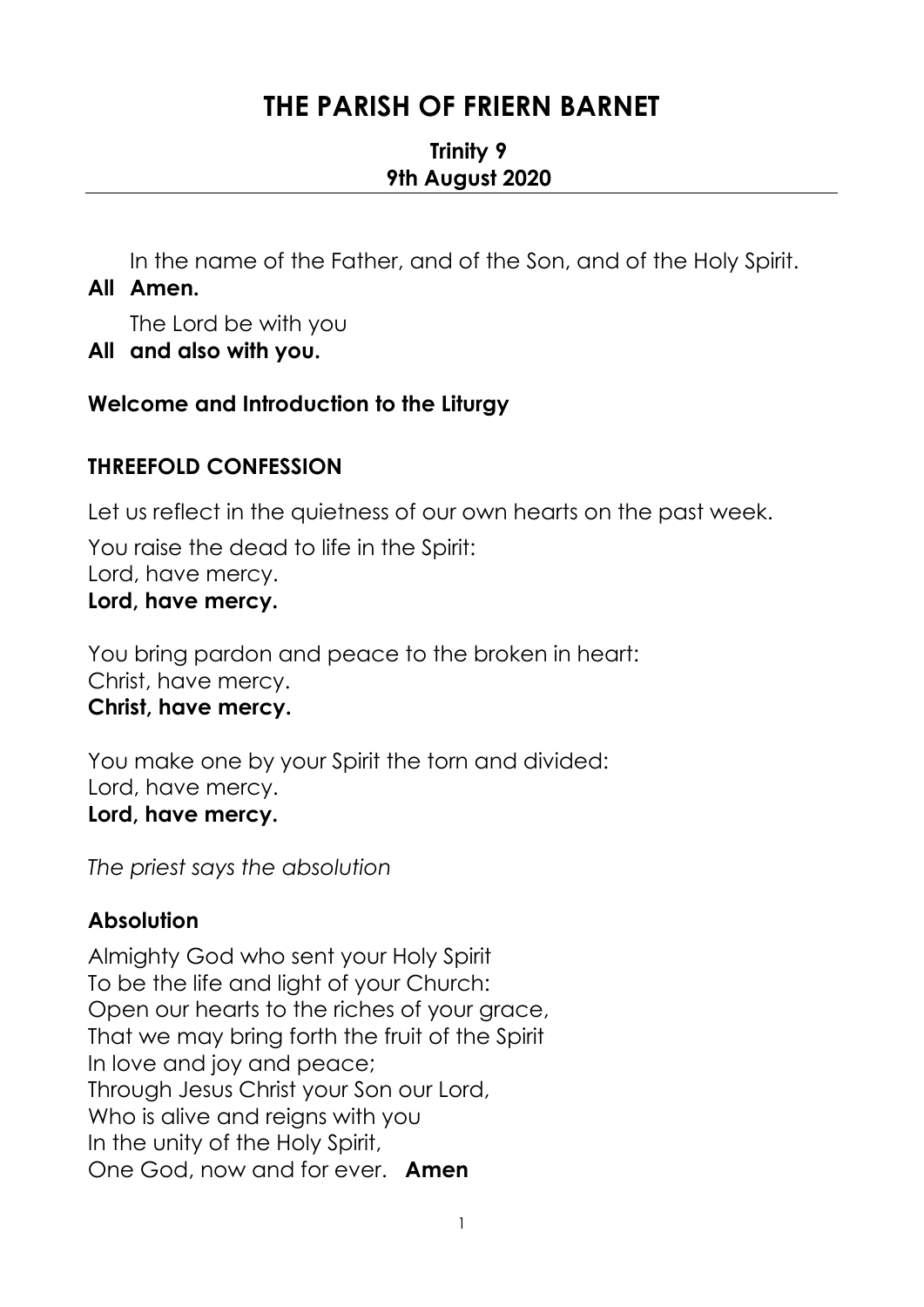### **THE GLORIA**

**Glory to God in the highest, and peace to his people on earth. Lord God, heavenly King, almighty God and Father, we worship you, we give you thanks, we praise you for your glory. Lord Jesus Christ, only Son of the Father, Lord God, Lamb of God, you take away the sin of the world: have mercy on us; you are seated at the right hand of the Father: receive our prayer. For you alone are the Holy One, you alone are the Lord, you alone are the Most High, Jesus Christ, with the Holy Spirit, in the glory of God the Father. Amen.** 

## **THE COLLECT**

Almighty God, who sent your Holy Spirit to be the life and light of your church: open our hearts to the riches of your grace, that we may bring forth the fruit of the Spirit in love and joy and peace; through Jesus Christ your son our Lord, who is alive and reigns with you, in the unity of the Holy Spirit, one God, now and for ever. **Amen**

## **THE LITURGY OF THE WORD**

### **READING Romans 10. 5-15**

A reading from Paul's first letter to the Romans

Moses writes concerning the righteousness that comes from the law, that 'the person who does these things will live by them.' But the righteousness that comes from faith says, 'Do not say in your heart, "Who will ascend into heaven?" ' (that is, to bring Christ down) 'or "Who will descend into the abyss?" ' (that is, to bring Christ up from the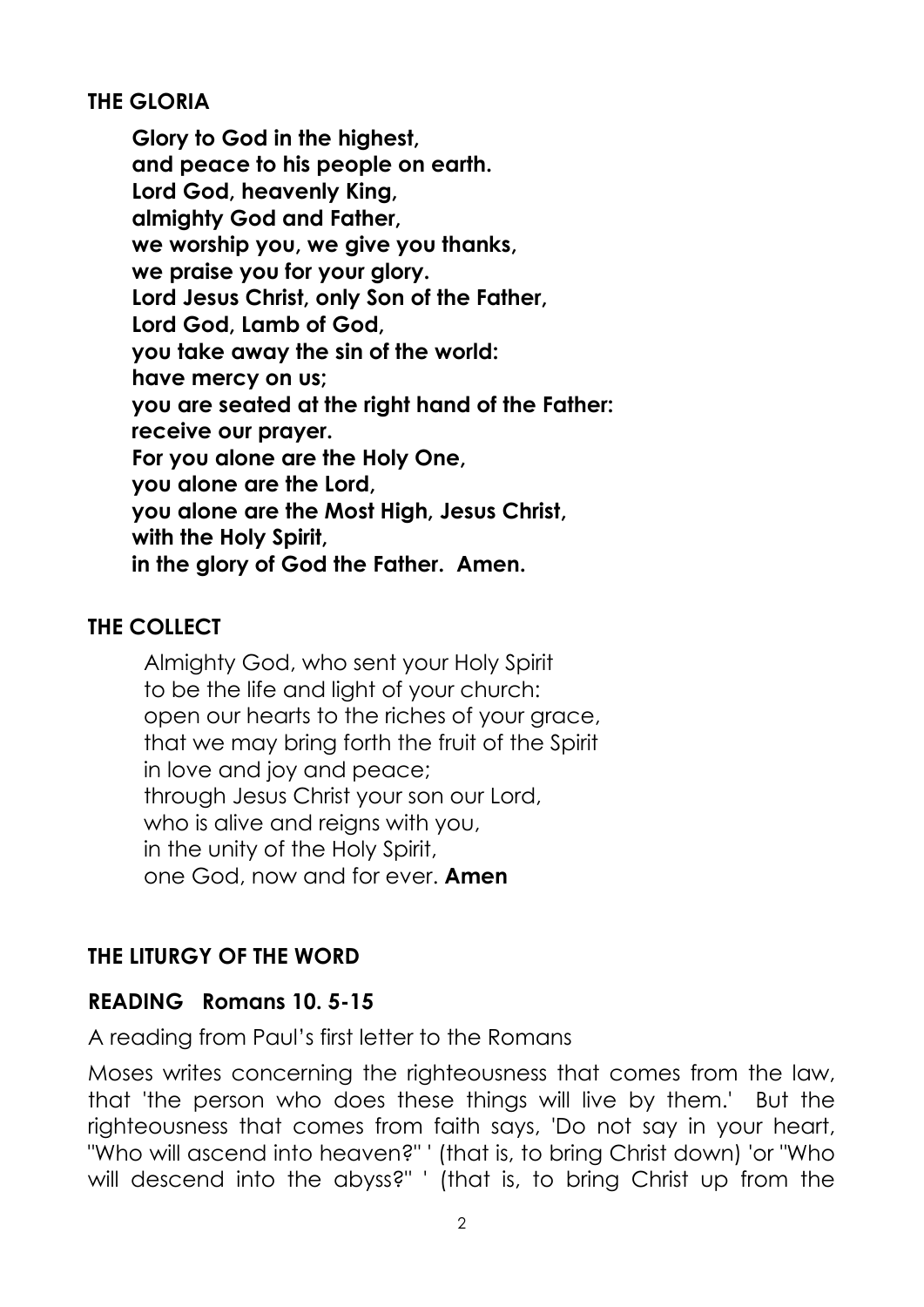dead). But what does it say? 'The word is near you, on your lips and in your heart' (that is, the word of faith that we proclaim); because if you confess with your lips that Jesus is Lord and believe in your heart that God raised him from the dead, you will be saved. For one believes with the heart and so is justified, and one confesses with the mouth and so is saved. The scripture says, 'No one who believes in him will be put to shame.' For there is no distinction between Jew and Greek; the same Lord is Lord of all and is generous to all who call on him. For, 'Everyone who calls on the name of the Lord shall be saved.' But how are they to call on one in whom they have not believed? And how are they to believe in one of whom they have never heard? And how are they to hear without someone to proclaim him? And how are they to proclaim him unless they are sent? As it is written, 'How beautiful are the feet of those who bring good news!'

This is the word of the Lord.

**All Thanks be to God.**

## **RESPONSORIAL PSALM**

**Response:** Mercy and truth are met together. Righteousness and peace have kissed each other.

### **Mercy and truth are met together. Righteousness and peace have kissed each other.**

I will listen to what the Lord God will say,

for he shall speak peace to his people and to the faithful, that they turn not again to folly. **R/**

Truly, his salvation is near to those who fear him, that his glory may dwell in our land. **R/**

Mercy and truth are met together, righteousness and peace have kissed each other. **R/**

Truth shall spring up from the earth and righteousness look down from heaven. **R/**

The LORD will indeed give all that is good, and our land will yield its increase. **R/**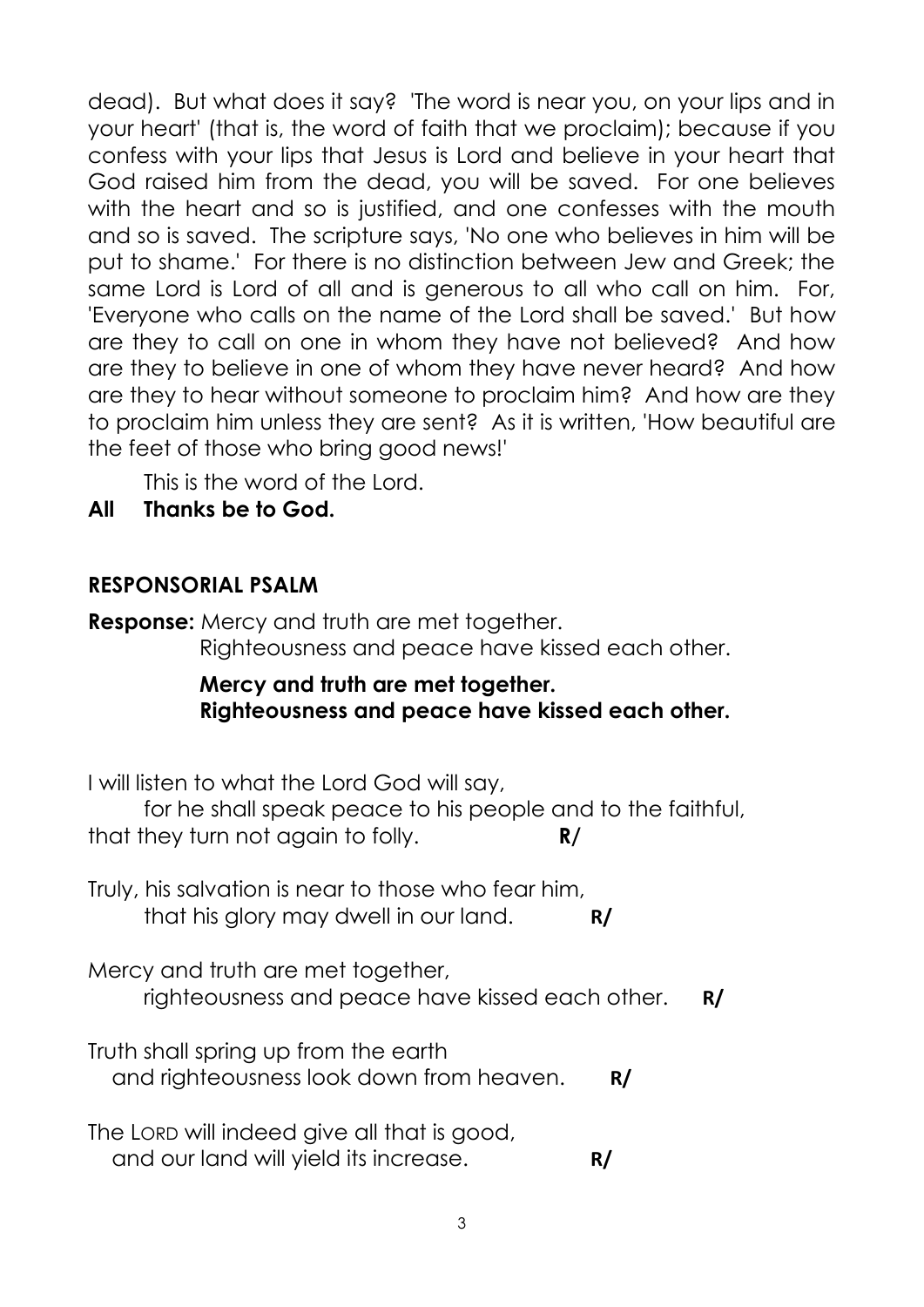Righteousness shall go before him,

and direct his steps in the way. **R/**

## **THE GOSPEL Matthew 14: 22-33**

Hear the Gospel of our Lord Jesus Christ according to Matthew.

## **All Glory to you, O Lord.**

Immediately after feeding the crowd with the five loaves and two fish, Jesus made the disciples get into the boat and go on ahead to the other side, while he dismissed the crowds. And after he had dismissed the crowds, he went up the mountain by himself to pray. When evening came, he was there alone, but by this time the boat, battered by the waves, was far from the land, for the wind was against them. And early in the morning he came walking towards them on the lake. But when the disciples saw him walking on the lake, they were terrified, saying, 'It is a ghost!' And they cried out in fear. But immediately Jesus spoke to them and said, 'Take heart, it is I; do not be afraid.' Peter answered him, 'Lord, if it is you, command me to come to you on the water.' He said, 'Come.' So Peter got out of the boat, started walking on the water, and came towards Jesus. But when he noticed the strong wind, he became frightened, and beginning to sink, he cried out, 'Lord, save me!' Jesus immediately reached out his hand and caught him, saying to him, 'You of little faith, why did you doubt?' When they got into the boat, the wind ceased. And those in the boat worshipped him, saying, 'Truly you are the Son of God.'

This is the Gospel of the Lord.

## **All Praise to you, O Christ.**

**SERMON**

## **THE CREED**

Let us declare our faith in God.

**All I believe in God, the Father almighty, creator of heaven and earth.**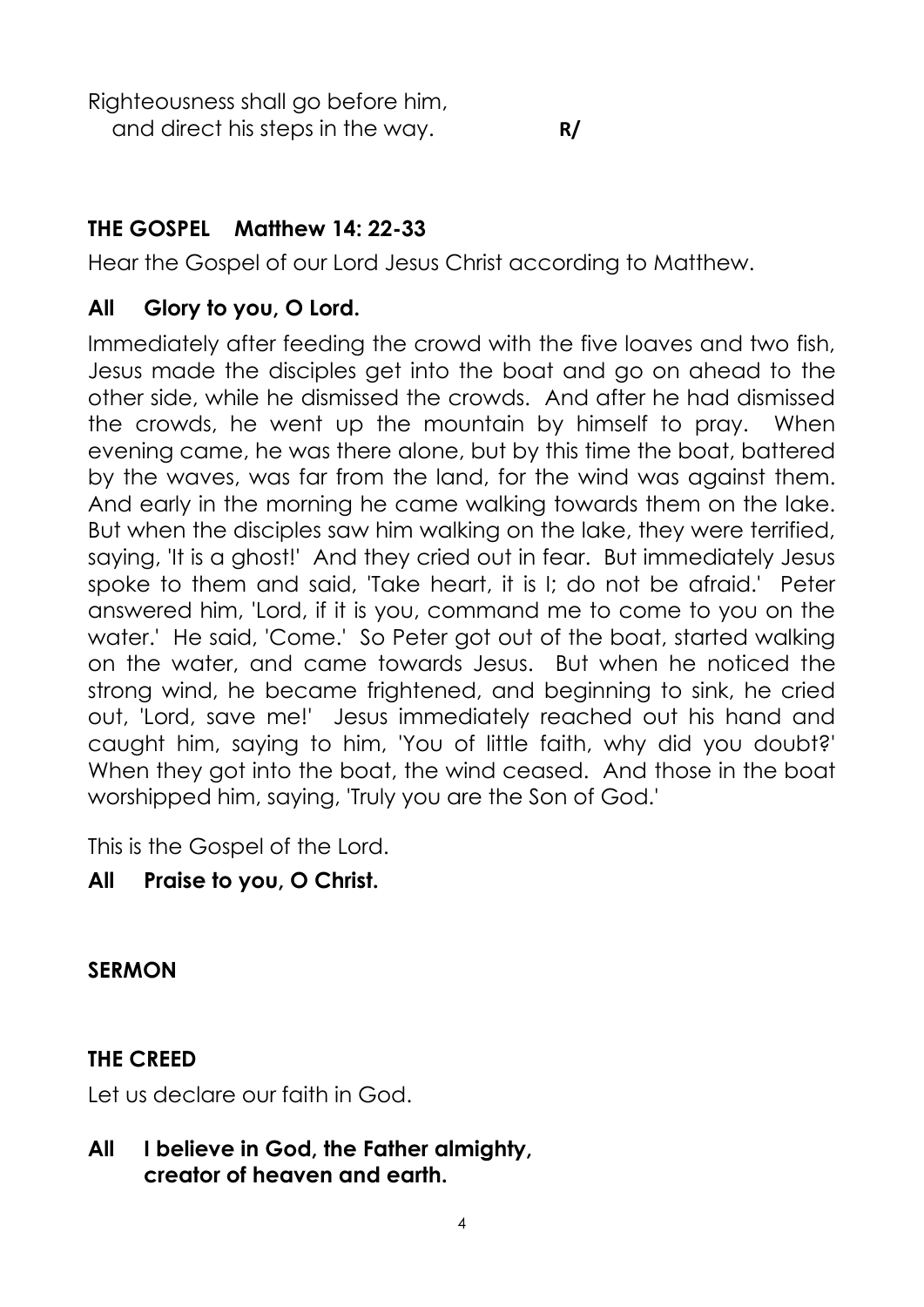**I believe in Jesus Christ, his only Son, our Lord, who was conceived by the Holy Spirit, born of the Virgin Mary, suffered under Pontius Pilate, was crucified, died, and was buried; he descended to the dead. On the third day he rose again; he ascended into heaven, he is seated at the right hand of the Father, and he will come to judge the living and the dead.**

**I believe in the Holy Spirit, the holy catholic Church, the communion of the saints, the forgiveness of sins, the resurrection of the body, and the life everlasting. Amen.**

#### **PRAYERS OF INTERCESSION**

Let us pray for the church and the world and thank God for his goodness in our lives.

*And at the end* 

Merciful Father… **Accept these prayers for the sake of your Son, Our Saviour Jesus Christ. Amen.** 

#### **THE PEACE**

God brings peace to our lives when we wrestle with the heavy burden of our own expectations.

The peace of the Lord be with you

#### **All and also with you.**

Let us share the peace to one another.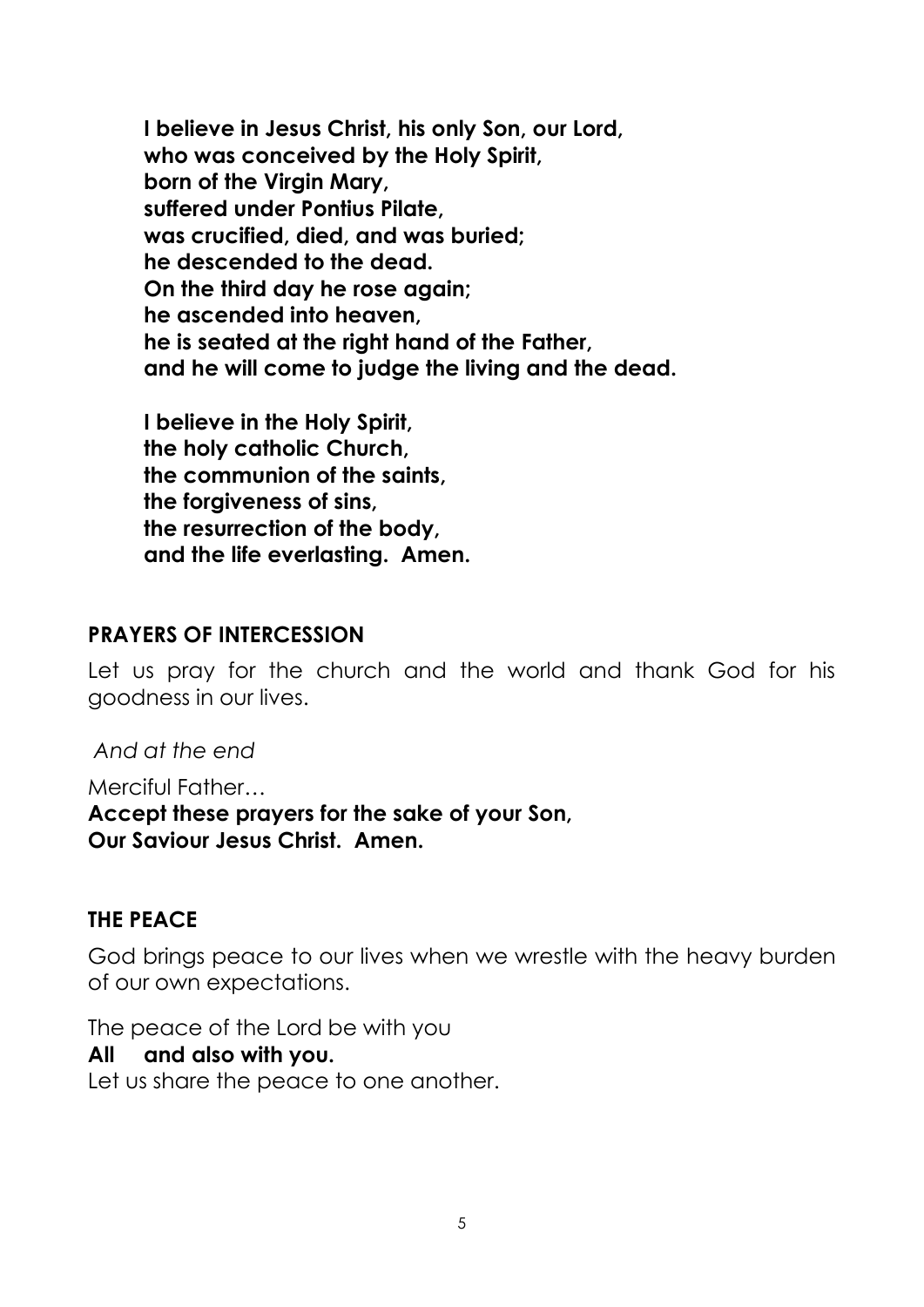## **THE PRAYER OVER THE GIFTS**

Blessed are you, Lord God of all creation, through your goodness we have this bread to offer, which earth has given and human hands have made. It will become for us the bread of life. **Blessed be God forever.**

Blessed are you, Lord God of all creation, through your goodness we have this wine to offer, fruit of the vine and work of human hands. It will become for us the bread of life. **Blessed be God forever.**

#### **THE EUCHARISTIC PRAYER**

The Lord be with you. **and also with you.**

Lift up your hearts. **We lift them to the Lord.** Let us give thanks to the Lord our God. **It is right to give thanks and praise**

*The priest praises God for his mighty acts and all respond*

**All Holy, holy, holy Lord,**

**God of power and might. Heaven and earth are full of your glory. Hosanna in the highest.**

**Blessed is he who comes in the name of the Lord. Hosanna in the highest.**

Great is the mystery of faith:

**All Christ has died: Christ is risen: Christ will come again.** 

### **THE LORD'S PRAYER**

Let us pray with confidence as our Saviour has taught us

**Our Father, who art in heaven, hallowed be thy name; Thy kingdom come; Thy will be done on earth as it is in heaven.**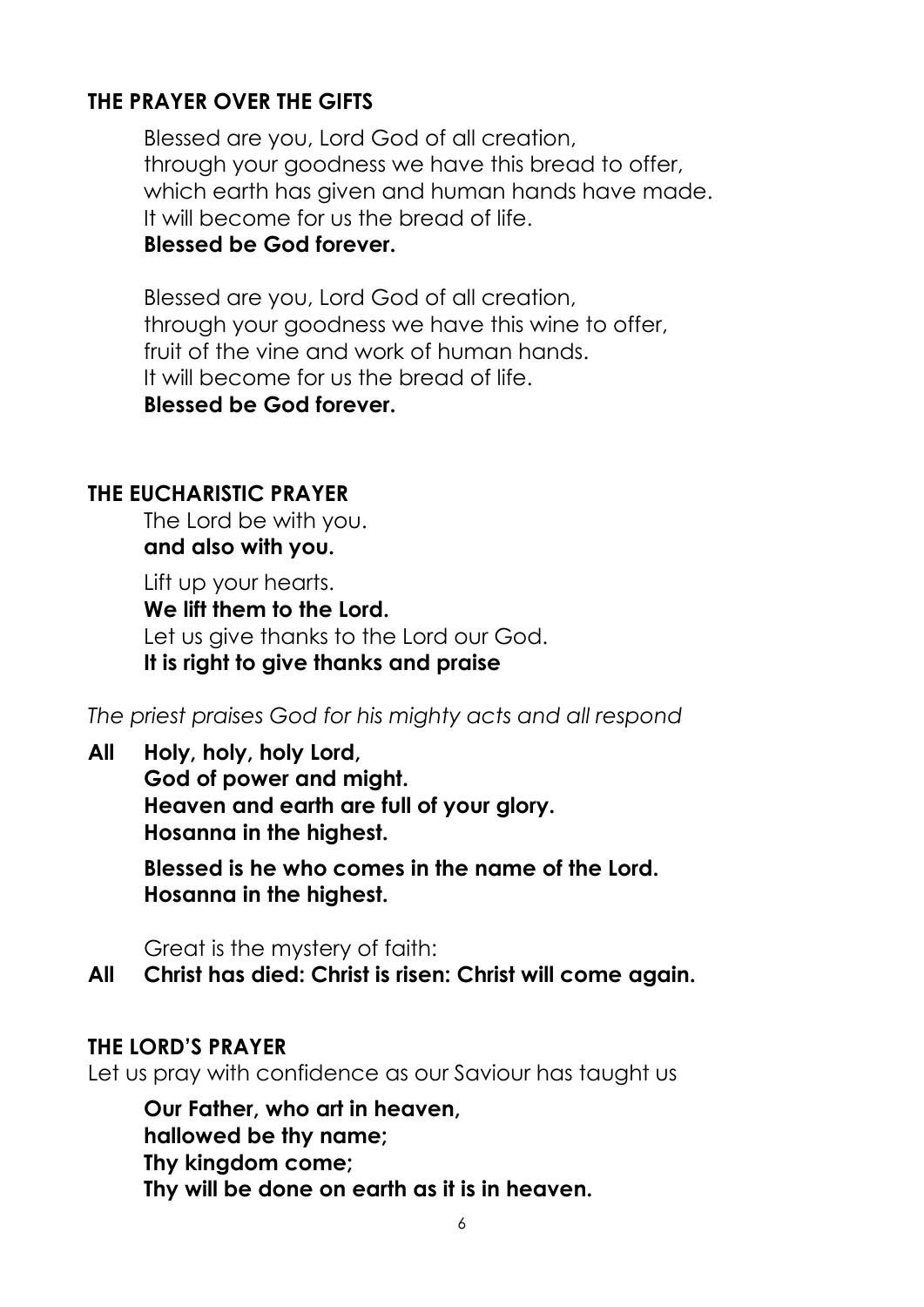**Give us this day our daily bread; and forgive us our trespasses as we forgive those who trespass against us; and lead us not into temptation, but deliver us from evil. For thine is the kingdom, the power and the glory, for ever and ever. Amen.**

#### **THE AGNUS DEI**

**All Lamb of God, you take away the sin of the world, have mercy on us.**

**Lamb of God, you take away the sin of the world, have mercy on us.**

**Lamb of God, you take away the sin of the world, grant us peace.**

## **Invitation to Communion**

God's holy gifts For God's holy people.

**All Jesus Christ is holy, Jesus Christ is Lord, to the glory of God the Father.** 

*The priest receives communion on behalf of all those joining in the service, as those at home make an Act of Spiritual Communion saying.*

**My Jesus, I believe that you are present in this Holy Sacrament of the altar. I love you above all things and I passionately desire to receive you into my soul. Since I cannot now receive you sacramentally, come spiritually into my soul that I may unite myself wholly to you now and for ever. Amen**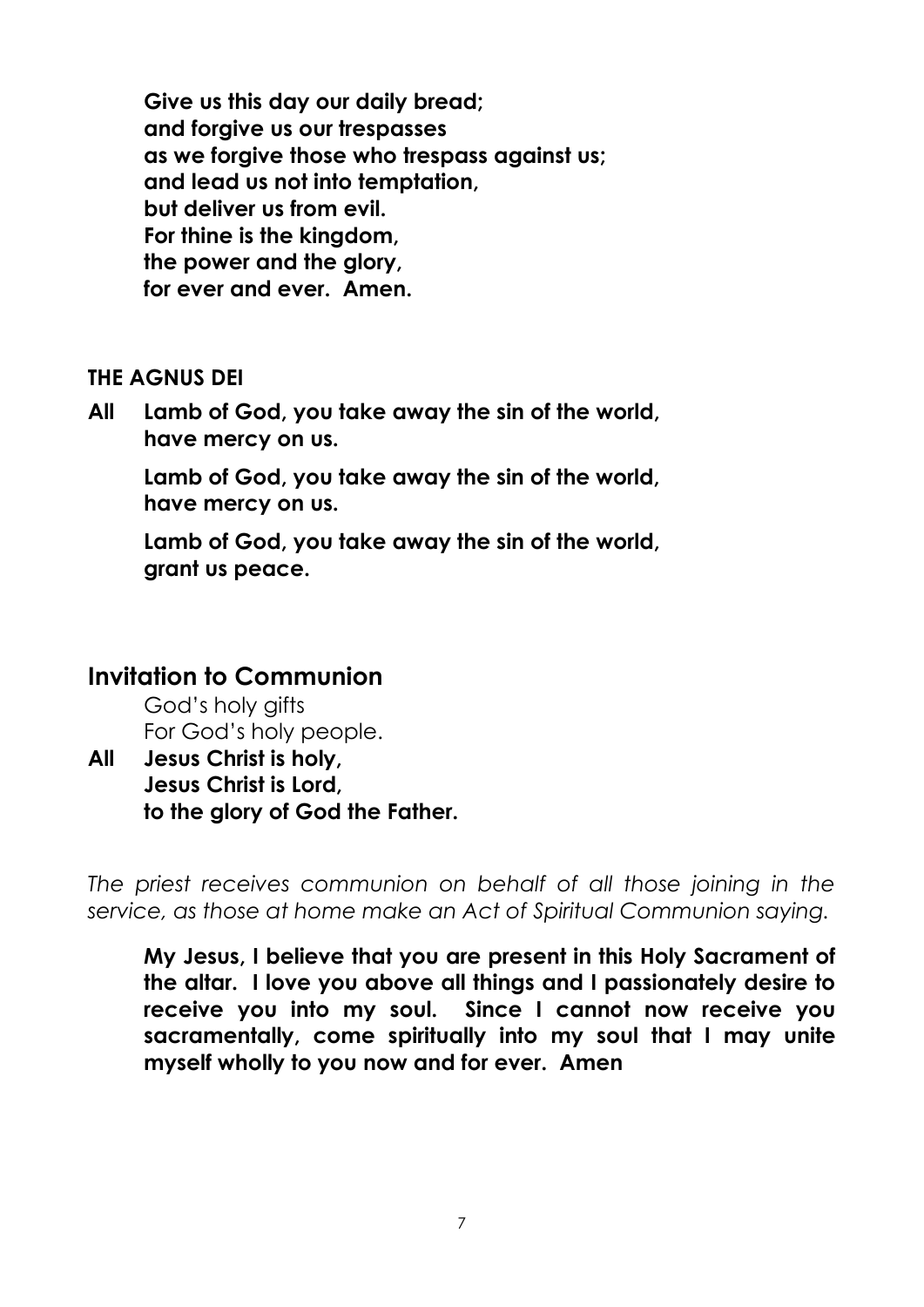### **PRAYER AFTER COMMUNION**

**All Holy Father, who gathered us here around the table of your Son to share this meal with the whole household of God: in that new world where you reveal the fullness of our peace, gather people of every race and language to share in the eternal banquet of Jesus Christ our Lord. Amen**

The Lord be with you

**All and also with you.**

### **THE BLESSING AND DISMISSAL**

The peace of God, which passes all understanding, keep your hearts and minds in the knowledge and love of God, and of his Son Jesus Christ our Lord; and the blessing of God almighty, the Father, the Son and the Holy Spirit be among you and remain with you always. **Amen**

Go in peace to love and serve the Lord.

### **All In the name of Christ. Amen**

*Please always stay safe – continue to follow the current rules on hygiene and self-isolation – to protect yourselves and others, especially the vulnerable.*

### **For our prayers:**

Please remember *the people of the Lebanon and all those affected by the devastating blast in Beiruit.* Also *Kiyoko Kotaka, Judith French,*  those who have died recently especially *Irene Thomson, Shirley Akester* and all whose anniversaries of death fall at this time.

### **Birthdays:** *Laddie Shaw, Ed Newman*